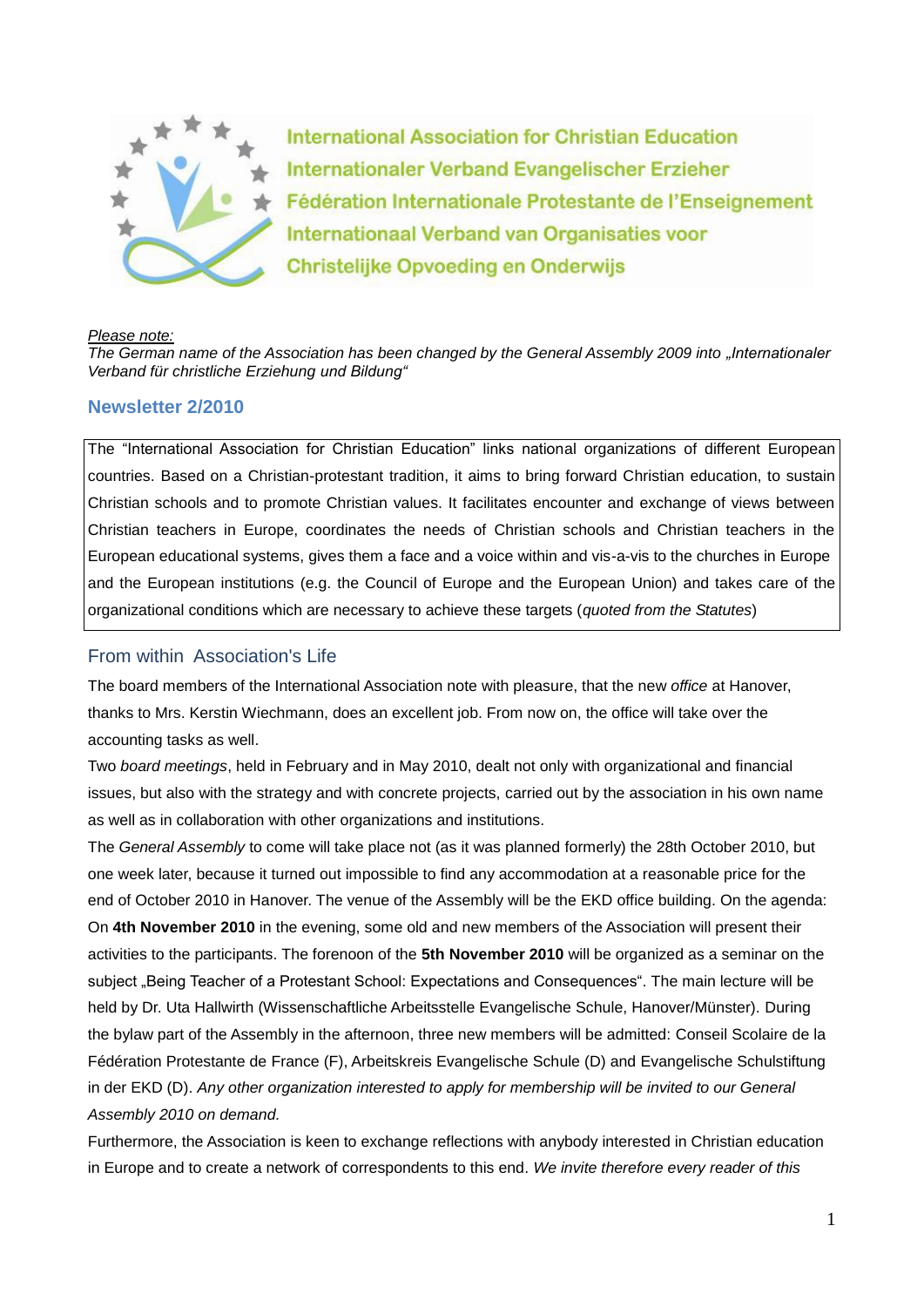*newsletter to share with us the names of persons who might be willing and disposed for this kind of collaboration.*

# Co-operations

The joint working group of the International Association and the Intereuropean Commission on Church and School (ICCS) has presented its final report after a meeting held in Oslo 12th March 2010. It suggests that the two organizations should collaborate even more closely on issues of common interest and establish fixed structures to achieve this goal, e.g. a joint board meeting once a year. Actually, the most important field of collaboration is the preparation of the Prague conference (see below). The board has accepted the propositions of the working group.

The Church and Society Commission (CSC) of the Conference of European Churches (CEC) has launched – by means of a conference held in Brussels at the end of April 2010 - the network "Church Action on Labour and Live (CALL)". Gerhard Pfeiffer, who attended the conference on behalf of the International Association, became member of the working group "Religion in the Public Sphere".

During a meeting held 26th/27th Mai 2010 in Strasbourg, a Brainstorming Group (co-ordinated by Mrs. Carla Maurer) developed proposals appropriate to put educational issues on the CSC agenda (Swier Frouws attended). The Plenary Meeting of the Commission (attended by Gerhard Pfeiffer as an observer) then adopted education as one of its priorities and voted for a permanent working group on this subject: According to this decision, the European churches are much more aware of their educational responsibility than before. The Steering Group of the Coordinating Group for Religion in Education in Europe (CoGREE) met in Oslo 13th March 2010 inter alia to bring forward the planning of the Klingenthal Colloquy (see below). It also visited the European Wergeland Centre, an institute founded by the Council of Europe and the Norwegian government with the task to bring the policy on education of the Council of Europe to the teachers. Swier Frouws, Dick Hoek and Gerhard Pfeiffer attended. In order to foster the ecumenical co-operation, Swier Frouws joined the XIVth European Forum for Religious Education in Schools (Rome 7th to 11th April 2010) organized by the CoGREE-member EUFRES.

As often as possible, the secretary attends the meetings of IV's member organizations in order to communicate the Association's activities and to explore the opportunities for substantive co-operations. So it was done in March 2010 in the Assemblies of Arbeitsgemeinschaft Evangelischer Schulbünde (AGES) in Nuremberg and Arbeitsgemeinschaft Evangelischer Erzieher in Deutschland (AEED) in Eisenach.

# Projects, Seminars and Conferences

The *General Assembly 2010* (see above), as in the years before, will be a platform for the exchange of experiences between the members. Furthermore in this Assembly, we will deal with the role of the teacher in Christian Schools and, probably, look at an example of an innovative Protestant School (presentation of Evangelische Schule Berlin-Zentrum, to be confirmed). As the Assembly will take place in the EKD Building, we will also get acquainted with the functioning of one of the major Protestant churches in Europe. To set up the *network of Christian Teacher Training Institutes,* a working group has been established, consisting, until now, of Besturenraad, Windesheim University and the Free University of Amsterdam. We want to make contacts with institutions outside the Netherlands as well and we shall heartily welcome your requiries.